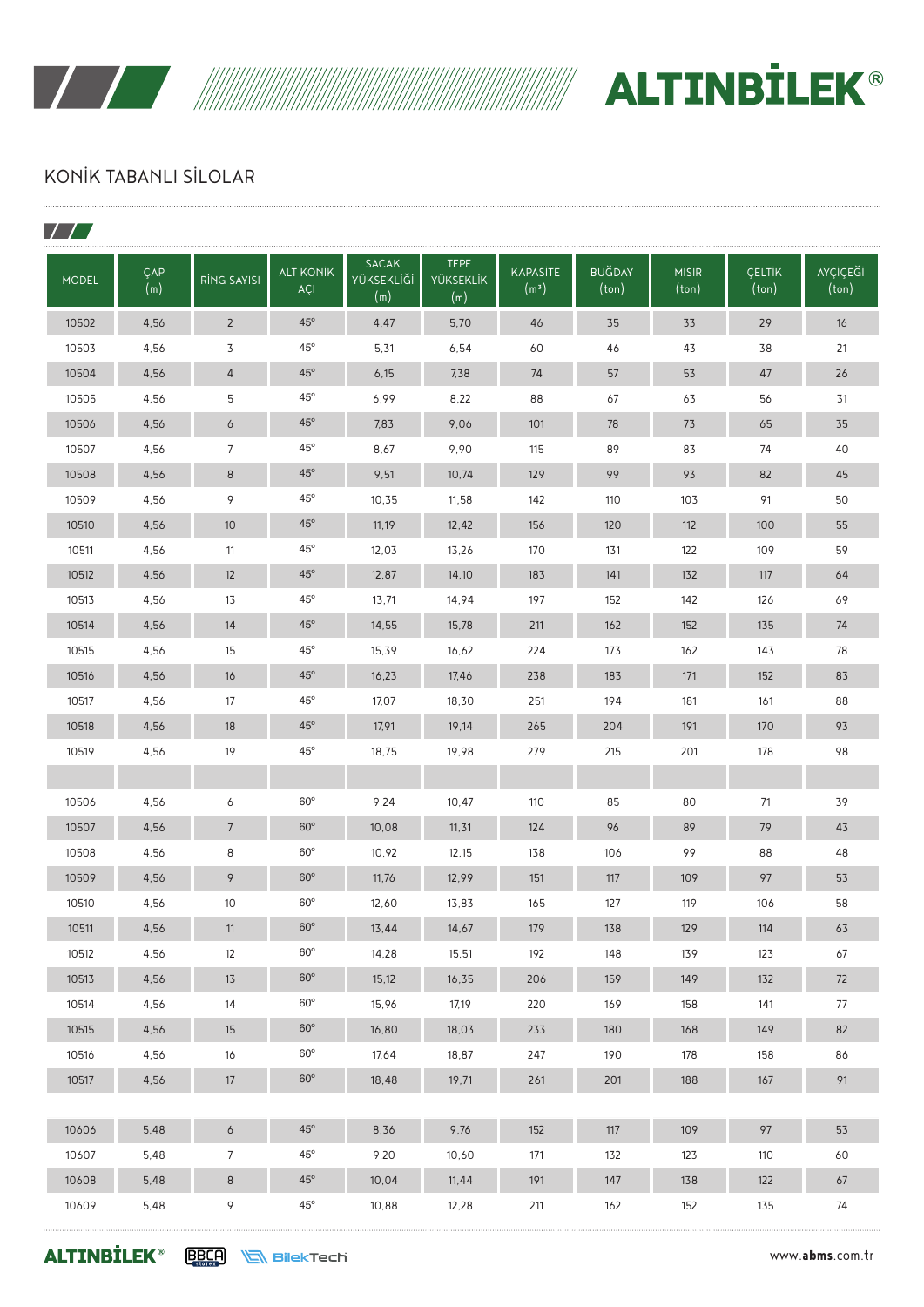

WWW. ALTINBILEK®

### KONİK TABANLI SİLOLAR

| <b>MODEL</b> | ÇAP<br>(m) | <b>RING SAYISI</b> | <b>ALT KONİK</b><br>AÇI | <b>SACAK</b><br>YÜKSEKLİĞİ<br>(m) | <b>TEPE</b><br><b>YÜKSEKLİK</b><br>(m) | <b>KAPASİTE</b><br>(m <sup>3</sup> ) | <b>BUĞDAY</b><br>(ton) | <b>MISIR</b><br>(ton) | <b>CELTIK</b><br>(ton) | AYÇİÇEĞİ<br>$(\text{ton})$ |
|--------------|------------|--------------------|-------------------------|-----------------------------------|----------------------------------------|--------------------------------------|------------------------|-----------------------|------------------------|----------------------------|
| 10610        | 5,48       | 10 <sup>°</sup>    | $45^\circ$              | 11,72                             | 13,12                                  | 230                                  | 177                    | 166                   | 147                    | 81                         |
| 10611        | 5,48       | 11                 | $45^{\circ}$            | 12,56                             | 13,96                                  | 250                                  | 192                    | 180                   | 160                    | 87                         |
| 10612        | 5,48       | 12                 | $45^\circ$              | 13,40                             | 14,80                                  | 270                                  | 208                    | 194                   | 173                    | 94                         |
| 10613        | 5,48       | 13                 | $45^{\circ}$            | 14,24                             | 15,64                                  | 289                                  | 223                    | 209                   | 185                    | 101                        |
| 10614        | 5,48       | 14                 | $45^\circ$              | 15,08                             | 16,48                                  | 309                                  | 238                    | 223                   | 198                    | 108                        |
| 10615        | 5,48       | 15                 | $45^{\circ}$            | 15,92                             | 17,32                                  | 329                                  | 253                    | 237                   | 210                    | 115                        |
| 10616        | 5,48       | 16                 | $45^\circ$              | 16,76                             | 18,16                                  | 348                                  | 268                    | 251                   | 223                    | 122                        |
| 10617        | 5,48       | 17                 | $45^{\circ}$            | 17,60                             | 19,00                                  | 368                                  | 283                    | 265                   | 235                    | 129                        |
| 10618        | 5,48       | 18                 | $45^\circ$              | 18,44                             | 19,84                                  | 388                                  | 298                    | 279                   | 248                    | 136                        |
| 10619        | 5,48       | 19                 | $45^{\circ}$            | 19,28                             | 20,68                                  | 407                                  | 314                    | 294                   | 261                    | 143                        |
| 10620        | 5,48       | 20                 | $45^\circ$              | 20,12                             | 21,52                                  | 427                                  | 329                    | 308                   | 273                    | 149                        |
| 10621        | 5,48       | 21                 | $45^{\circ}$            | 20,84                             | 22,24                                  | 447                                  | 344                    | 322                   | 286                    | 156                        |
| 10622        | 5,48       | 22                 | $45^\circ$              | 21,68                             | 23,08                                  | 466                                  | 359                    | 336                   | 298                    | 163                        |
|              |            |                    |                         |                                   |                                        |                                      |                        |                       |                        |                            |
| 10606        | 5,48       | 6                  | $60^\circ$              | 10,12                             | 11,52                                  | 167                                  | 129                    | 121                   | 107                    | 59                         |
| 10607        | 5,48       | 7                  | $60^\circ$              | 10,96                             | 12,36                                  | 187                                  | 144                    | 135                   | 120                    | 65                         |
| 10608        | 5,48       | 8                  | $60^\circ$              | 11,80                             | 13,20                                  | 207                                  | 159                    | 149                   | 132                    | 72                         |
| 10609        | 5,48       | 9                  | $60^\circ$              | 12,64                             | 14,04                                  | 226                                  | 174                    | 163                   | 145                    | 79                         |
| 10610        | 5,48       | 10                 | $60^\circ$              | 13,48                             | 14,88                                  | 246                                  | 189                    | 177                   | 157                    | 86                         |
| 10611        | 5,48       | 11                 | $60^\circ$              | 14,32                             | 15,72                                  | 266                                  | 205                    | 192                   | 170                    | 93                         |
| 10612        | 5,48       | 12                 | $60^\circ$              | 15,16                             | 16,56                                  | 285                                  | 220                    | 206                   | 183                    | 100                        |
| 10613        | 5,48       | 13                 | $60^\circ$              | 16,00                             | 17,40                                  | 305                                  | 235                    | 220                   | 195                    | 107                        |
| 10614        | 5,48       | 14                 | $60^\circ$              | 16,84                             | 18,24                                  | 325                                  | 250                    | 234                   | 208                    | 114                        |
| 10615        | 5,48       | 15                 | $60^\circ$              | 17,68                             | 19,08                                  | 344                                  | 265                    | 248                   | 220                    | 121                        |
| 10616        | 5,48       | 16                 | $60^\circ$              | 18,52                             | 19,92                                  | 364                                  | 280                    | 262                   | 233                    | 127                        |
| 10617        | 5,48       | 17                 | $60^{\circ}$            | 19,36                             | 20,76                                  | 384                                  | 295                    | 277                   | 246                    | 134                        |
| 10618        | 5,48       | 18                 | $60^{\rm o}$            | 20,20                             | 21,60                                  | 403                                  | 311                    | 291                   | 258                    | 141                        |
| 10619        | 5,48       | 19                 | $60^{\circ}$            | 21,04                             | 22,44                                  | 423                                  | 326                    | 305                   | 271                    | 148                        |
| 10620        | 5,48       | 20                 | $60^\circ$              | 21,88                             | 23,28                                  | 443                                  | 341                    | 319                   | 283                    | 155                        |
| 10621        | 5,48       | 21                 | $60^{\rm o}$            | 22,50                             | 23,90                                  | 462                                  | 356                    | 333                   | 296                    | 162                        |
|              |            |                    |                         |                                   |                                        |                                      |                        |                       |                        |                            |
| 10706        | 6,39       | 6                  | $45^{\circ}$            | 8,85                              | 10,51                                  | 214                                  | 165                    | 154                   | 137                    | 75                         |
| 10707        | 6,39       | $7\overline{ }$    | $45^{\circ}$            | 9,69                              | 11,35                                  | 241                                  | 185                    | 173                   | 154                    | 84                         |
| 10708        | 6,39       | 8                  | $45^{\circ}$            | 10,53                             | 12,19                                  | 267                                  | 206                    | 193                   | 171                    | 94                         |
| 10709        | 6,39       | 9                  | $45^{\circ}$            | 11, 37                            | 13,03                                  | 294                                  | 227                    | 212                   | 188                    | 103                        |
| 10710        | 6,39       | $10$               | $45^{\circ}$            | 12,21                             | 13,87                                  | 321                                  | 247                    | 231                   | 205                    | 112                        |

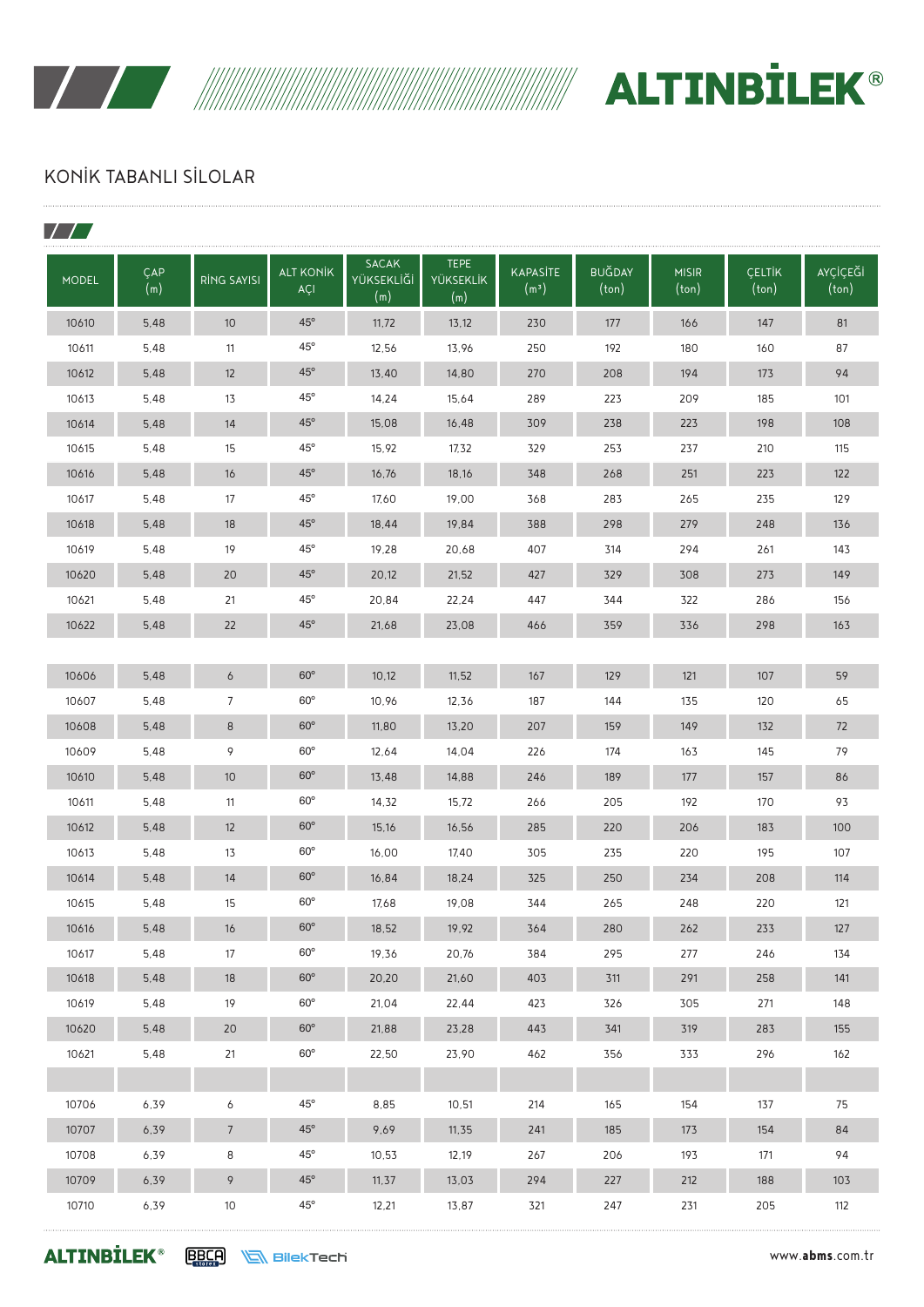



### KONİK TABANLI SİLOLAR

| <b>MODEL</b> | ÇAP<br>(m) | <b>RİNG SAYISI</b> | <b>ALT KONİK</b><br>AÇI | <b>SACAK</b><br>YÜKSEKLİĞİ<br>(m) | <b>TEPE</b><br><b>YÜKSEKLİK</b><br>(m) | <b>KAPASITE</b><br>(m <sup>3</sup> ) | <b>BUGDAY</b><br>(ton) | <b>MISIR</b><br>(ton) | <b>CELTIK</b><br>$(\text{ton})$ | <b>AYÇİÇEĞİ</b><br>(ton) |
|--------------|------------|--------------------|-------------------------|-----------------------------------|----------------------------------------|--------------------------------------|------------------------|-----------------------|---------------------------------|--------------------------|
| 10711        | 6,39       | 11                 | $45^\circ$              | 13,05                             | 14,71                                  | 348                                  | 268                    | 251                   | 223                             | 122                      |
| 10712        | 6,39       | 12                 | $45^\circ$              | 13.89                             | 15,55                                  | 375                                  | 288                    | 270                   | 240                             | 131                      |
| 10713        | 6,39       | 13                 | $45^\circ$              | 14,73                             | 16,39                                  | 401                                  | 309                    | 289                   | 257                             | 141                      |
| 10714        | 6,39       | 14                 | $45^{\circ}$            | 15,57                             | 17,23                                  | 428                                  | 330                    | 309                   | 274                             | 150                      |
| 10715        | 6,39       | 15                 | $45^\circ$              | 16,41                             | 18,07                                  | 455                                  | 350                    | 328                   | 291                             | 159                      |
| 10716        | 6.39       | 16                 | $45^{\circ}$            | 17,25                             | 18,91                                  | 482                                  | 371                    | 347                   | 308                             | 169                      |
| 10717        | 6,39       | 17                 | $45^\circ$              | 18,09                             | 19,75                                  | 509                                  | 392                    | 367                   | 326                             | 178                      |
| 10718        | 6,39       | 18                 | $45^{\circ}$            | 18,86                             | 20,52                                  | 535                                  | 412                    | 386                   | 343                             | 187                      |
| 10719        | 6,39       | 19                 | $45^\circ$              | 19,70                             | 21,36                                  | 562                                  | 433                    | 405                   | 360                             | 197                      |
| 10720        | 6,39       | 20                 | $45^{\circ}$            | 20,54                             | 22,20                                  | 589                                  | 454                    | 425                   | 377                             | 206                      |
| 10721        | 6,39       | 21                 | $45^\circ$              | 21,38                             | 23,04                                  | 616                                  | 474                    | 444                   | 394                             | 216                      |
| 10722        | 6,39       | 22                 | $45^{\circ}$            | 22,22                             | 23,88                                  | 643                                  | 495                    | 463                   | 411                             | 225                      |
|              |            |                    |                         |                                   |                                        |                                      |                        |                       |                                 |                          |
| 10706        | 6,39       | 6                  | $60^\circ$              | 11,00                             | 12,66                                  | 239                                  | 184                    | 172                   | 153                             | 84                       |
| 10707        | 6,39       | $\overline{7}$     | $60^\circ$              | 11,84                             | 13,50                                  | 266                                  | 204                    | 191                   | 170                             | 93                       |
| 10708        | 6,39       | 8                  | $60^\circ$              | 12,68                             | 14,34                                  | 292                                  | 225                    | 211                   | 187                             | 102                      |
| 10709        | 6,39       | 9                  | $60^\circ$              | 13,52                             | 15,18                                  | 319                                  | 246                    | 230                   | 204                             | 112                      |
| 10710        | 6,39       | 10                 | $60^\circ$              | 14,36                             | 16,02                                  | 346                                  | 266                    | 249                   | 221                             | 121                      |
| 10711        | 6,39       | 11                 | $60^\circ$              | 15,20                             | 16,86                                  | 373                                  | 287                    | 269                   | 239                             | 130                      |
| 10712        | 6,39       | 12                 | $60^\circ$              | 16,04                             | 17,70                                  | 400                                  | 308                    | 288                   | 256                             | 140                      |
| 10713        | 6,39       | 13                 | $60^\circ$              | 16,88                             | 18,54                                  | 426                                  | 328                    | 307                   | 273                             | 149                      |
| 10714        | 6,39       | 14                 | $60^\circ$              | 17,72                             | 19,38                                  | 453                                  | 349                    | 327                   | 290                             | 159                      |
| 10715        | 6,39       | 15                 | $60^\circ$              | 18,56                             | 20,22                                  | 480                                  | 370                    | 346                   | 307                             | 168                      |
| 10716        | 6.39       | 16                 | $60^\circ$              | 19,40                             | 21,06                                  | 507                                  | 390                    | 365                   | 324                             | 177                      |
| 10717        | 6,39       | 17                 | $60^\circ$              | 20,24                             | 21,90                                  | 534                                  | 411                    | 385                   | 342                             | 187                      |
| 10718        | 6,39       | 18                 | $60^{\circ}$            | 20,94                             | 22,60                                  | 560                                  | 432                    | 404                   | 359                             | 196                      |
| 10719        | 6,39       | 19                 | $60^\circ$              | 21,78                             | 23,44                                  | 587                                  | 452                    | 423                   | 376                             | 206                      |
| 10720        | 6,39       | 20                 | $60^{\circ}$            | 22,62                             | 24,28                                  | 614                                  | 473                    | 443                   | 393                             | 215                      |
| 10721        | 6,39       | 21                 | $60^\circ$              | 23,46                             | 25,12                                  | 641                                  | 493                    | 462                   | 410                             | 224                      |
| 10722        | 6,39       | 22                 | $60^{\circ}$            | 24,30                             | 25,96                                  | 668                                  | 514                    | 481                   | 427                             | 234                      |
|              |            |                    |                         |                                   |                                        |                                      |                        |                       |                                 |                          |
| 10806        | 7,3        | 6                  | $45^{\circ}$            | 9,32                              | 11,25                                  | 289                                  | 223                    | 208                   | 185                             | 101                      |
| 10807        | 7,3        | $\overline{7}$     | 45°                     | 10,16                             | 12,09                                  | 324                                  | 250                    | 234                   | 207                             | 113                      |
| 10808        | 7,3        | 8                  | $45^{\circ}$            | 11,00                             | 12,93                                  | 359                                  | 277                    | 259                   | 230                             | 126                      |
| 10809        | 7,3        | 9                  | $45^{\circ}$            | 11,84                             | 13,77                                  | 394                                  | 304                    | 284                   | 252                             | 138                      |
| 10810        | 7,3        | 10                 | $45^{\circ}$            | 12,68                             | 14,61                                  | 429                                  | 331                    | 309                   | 275                             | 150                      |

**ALTINBİLEK**<sup>®</sup> ERES NEMBIREKTECH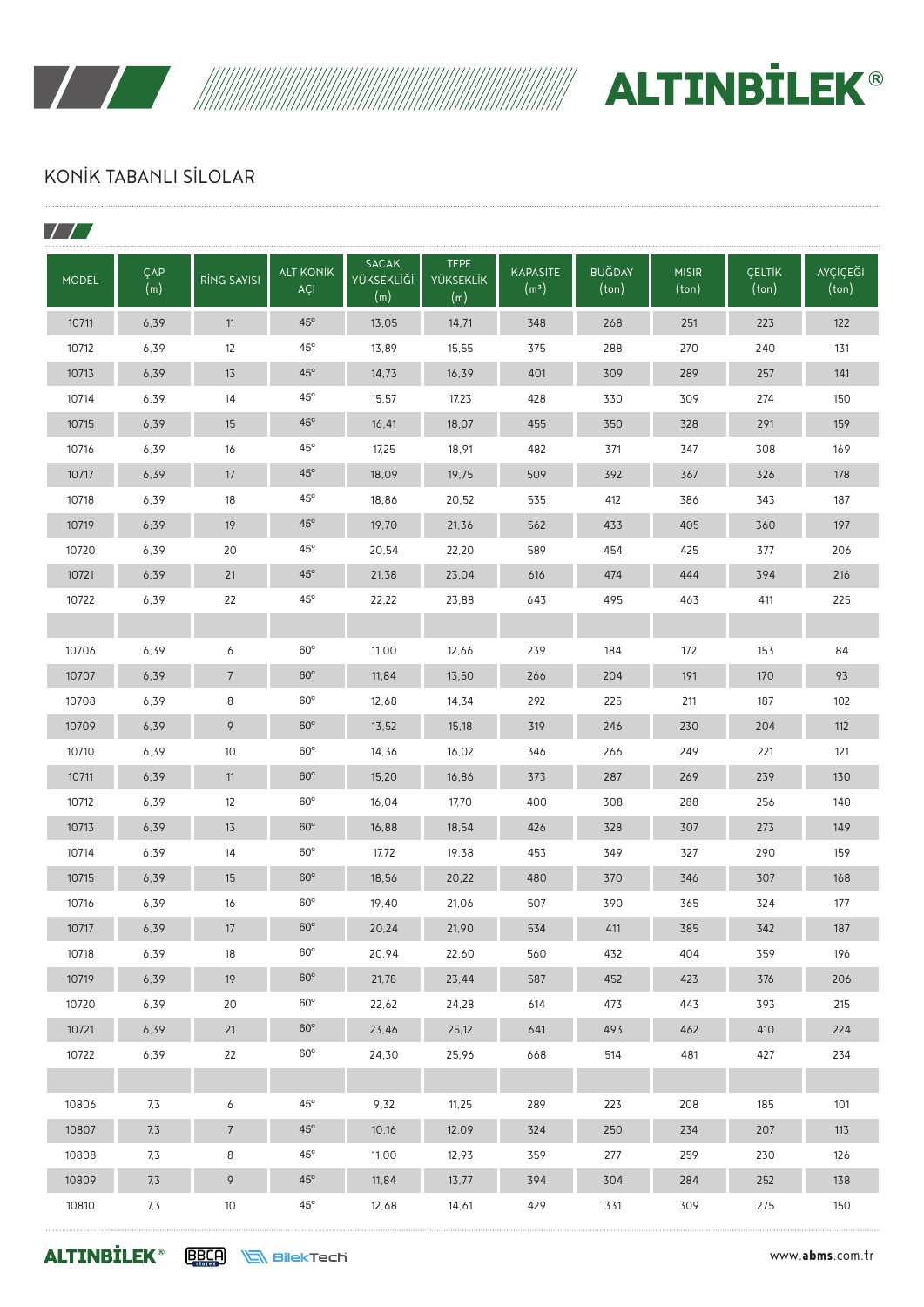

 $\overline{\phantom{a}}$ 

WWW. ALTINBILEK®

# KONİK TABANLI SİLOLAR

| $\sqrt{2}$   |            |                    |                         |                                   |                                        |                                      |                        |                       |                        |                            |
|--------------|------------|--------------------|-------------------------|-----------------------------------|----------------------------------------|--------------------------------------|------------------------|-----------------------|------------------------|----------------------------|
| <b>MODEL</b> | ÇAP<br>(m) | <b>RING SAYISI</b> | <b>ALT KONİK</b><br>AÇI | <b>SACAK</b><br>YÜKSEKLİĞİ<br>(m) | <b>TEPE</b><br><b>YÜKSEKLİK</b><br>(m) | <b>KAPASİTE</b><br>(m <sup>3</sup> ) | <b>BUĞDAY</b><br>(ton) | <b>MISIR</b><br>(ton) | <b>CELTIK</b><br>(ton) | AYÇİÇEĞİ<br>$(\text{ton})$ |
| 10811        | 7,3        | 11                 | $45^\circ$              | 13,52                             | 15,45                                  | 464                                  | 357                    | 335                   | 297                    | 162                        |
| 10812        | 7,3        | 12                 | $45^{\circ}$            | 14,36                             | 16,29                                  | 499                                  | 384                    | 360                   | 320                    | 175                        |
| 10813        | 7,3        | 13                 | $45^\circ$              | 15,20                             | 17,13                                  | 534                                  | 411                    | 385                   | 342                    | 187                        |
| 10814        | 7,3        | 14                 | $45^{\circ}$            | 16,04                             | 17,97                                  | 569                                  | 438                    | 411                   | 364                    | 199                        |
| 10815        | 7,3        | 15                 | $45^\circ$              | 16,76                             | 18,68                                  | 604                                  | 465                    | 436                   | 387                    | 212                        |
| 10816        | 7,3        | 16                 | $45^{\circ}$            | 17,60                             | 19,52                                  | 639                                  | 492                    | 461                   | 409                    | 224                        |
| 10817        | 7,3        | 17                 | $45^{\circ}$            | 18,44                             | 20,36                                  | 674                                  | 519                    | 486                   | 432                    | 236                        |
| 10818        | 7,3        | 18                 | $45^{\circ}$            | 19,28                             | 21,20                                  | 709                                  | 546                    | 512                   | 454                    | 248                        |
| 10819        | 7,3        | 19                 | $45^\circ$              | 20,12                             | 22,04                                  | 745                                  | 573                    | 537                   | 476                    | 261                        |
| 10820        | 7,3        | 20                 | $45^{\circ}$            | 20,96                             | 22,88                                  | 780                                  | 600                    | 562                   | 499                    | 273                        |
| 10821        | 7,3        | 21                 | $45^\circ$              | 21,80                             | 23,72                                  | 815                                  | 627                    | 587                   | 521                    | 285                        |
| 10822        | 7,3        | 22                 | $45^{\circ}$            | 22,64                             | 24,56                                  | 850                                  | 654                    | 613                   | 544                    | 297                        |
|              |            |                    |                         |                                   |                                        |                                      |                        |                       |                        |                            |
| 10906        | 8,21       | 6                  | $40^{\circ}$            | 9,17                              | 11,36                                  | 367                                  | 282                    | 264                   | 235                    | 128                        |
| 10907        | 8,21       | $7\overline{ }$    | $40^\circ$              | 10,01                             | 12,20                                  | 411                                  | 317                    | 296                   | 263                    | 144                        |
| 10908        | 8,21       | 8                  | $40^{\circ}$            | 10,85                             | 13,04                                  | 455                                  | 351                    | 328                   | 291                    | 159                        |
| 10909        | 8,21       | 9                  | $40^\circ$              | 11,69                             | 13,88                                  | 500                                  | 385                    | 360                   | 320                    | 175                        |
| 10910        | 8,21       | 10                 | $40^{\circ}$            | 12,53                             | 14,72                                  | 544                                  | 419                    | 392                   | 348                    | 190                        |
| 10911        | 8,21       | 11                 | $40^\circ$              | 13,37                             | 15,56                                  | 588                                  | 453                    | 424                   | 377                    | 206                        |
| 10912        | 8,21       | 12                 | $40^{\circ}$            | 14,21                             | 16,40                                  | 633                                  | 487                    | 456                   | 405                    | 221                        |
| 10913        | 8,21       | 13                 | $40^{\circ}$            | 14,97                             | 17,16                                  | 677                                  | 521                    | 488                   | 433                    | 237                        |
| 10914        | 8,21       | 14                 | $40^{\circ}$            | 15,81                             | 18,00                                  | 722                                  | 556                    | 520                   | 462                    | 253                        |
| 10915        | 8,21       | 15                 | $40^\circ$              | 16,65                             | 18,84                                  | 766                                  | 590                    | 552                   | 490                    | 268                        |
| 10916        | 8,21       | 16                 | $40^\circ$              | 17,49                             | 19,68                                  | 810                                  | 624                    | 584                   | 519                    | 284                        |
| 10917        | 8,21       | 17                 | $40^{\rm o}$            | 18,33                             | 20,52                                  | 855                                  | 658                    | 616                   | 547                    | 299                        |
| 10918        | 8,21       | 18                 | $40^{\circ}$            | 19,17                             | 21,36                                  | 899                                  | 692                    | 648                   | 575                    | 315                        |
| 10919        | 8,21       | 19                 | $40^{\circ}$            | 20,01                             | 22,20                                  | 943                                  | 726                    | 680                   | 604                    | 330                        |
| 10920        | 8,21       | 20                 | $40^{\circ}$            | 20,85                             | 23,04                                  | 988                                  | 760                    | 712                   | 632                    | 346                        |
| 10921        | 8,21       | 21                 | $40^{\circ}$            | 21,69                             | 23,88                                  | 1.032                                | 795                    | 744                   | 660                    | 361                        |
| 10922        | 8,21       | 22                 | $40^{\circ}$            | 22,53                             | 24,72                                  | 1.076                                | 829                    | 776                   | 689                    | 377                        |
|              |            |                    |                         |                                   |                                        |                                      |                        |                       |                        |                            |
| 11006        | 9,13       | 6                  | $40^{\rm o}$            | 9,42                              | 11,88                                  | 466                                  | 359                    | 336                   | 299                    | 163                        |
| 11007        | 9,13       | $7\overline{ }$    | $40^{\rm o}$            | 10,26                             | 12,72                                  | 521                                  | 401                    | 376                   | 334                    | 182                        |
| 11008        | 9,13       | 8                  | $40^{\circ}$            | 11,10                             | 13,56                                  | 576                                  | 444                    | 415                   | 369                    | 202                        |
| 11009        | 9,13       | 9                  | $40^{\circ}$            | 11,94                             | 14,40                                  | 631                                  | 486                    | 455                   | 404                    | 221                        |
| 11010        | 9,13       | 10                 | $40^{\rm o}$            | 12,78                             | 15,24                                  | 686                                  | 528                    | 494                   | 439                    | 240                        |